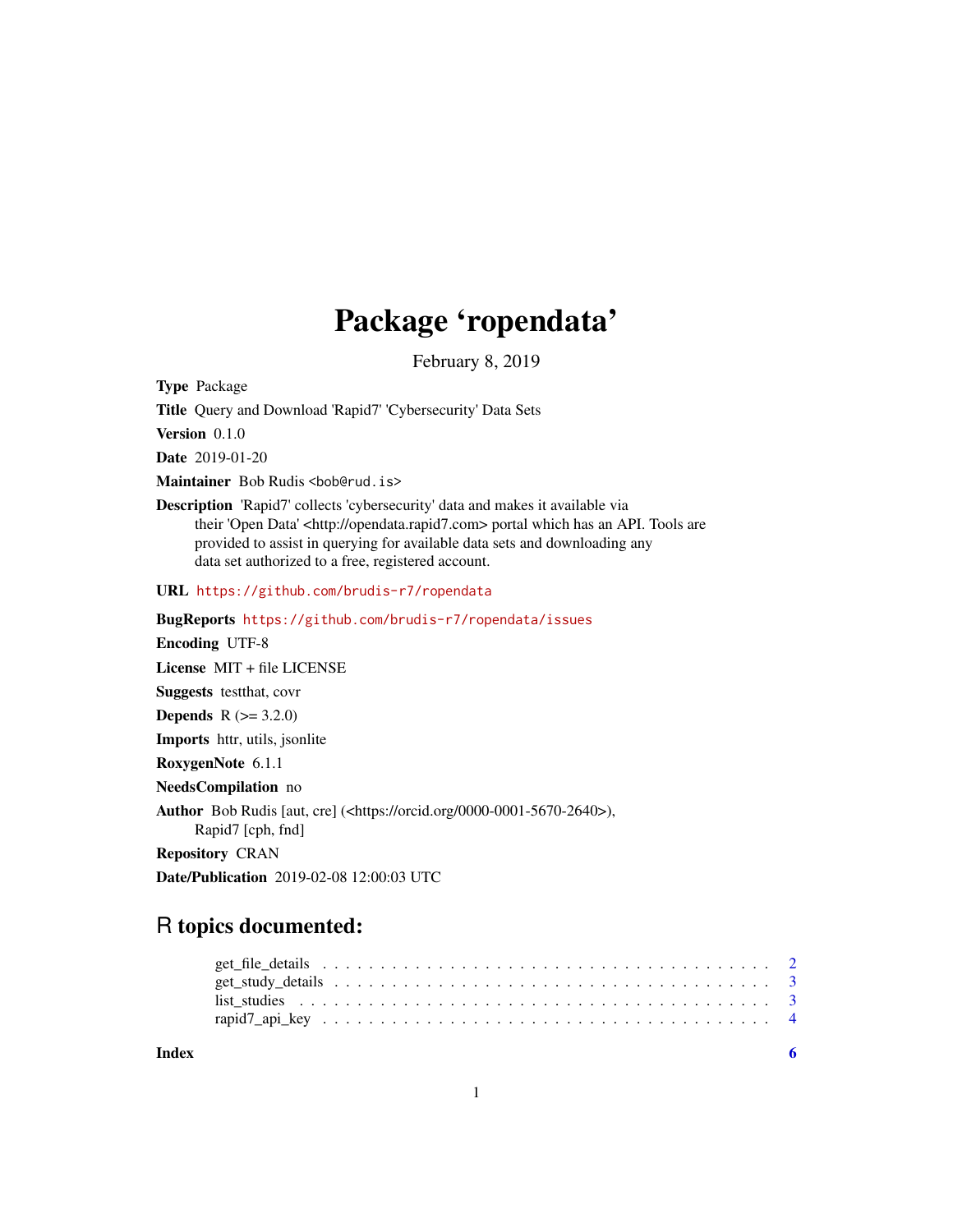<span id="page-1-0"></span>

#### Description

Retrieve details for a given file from a specific Rapid7 Open Data study

#### Usage

```
get_file_details(study_name, file_name, include_download_link = FALSE,
  rapid7_opendata_api_key = rapid7_api_key())
```
#### Arguments

| study_name | A valid study name. This should be a value from the field unique in the result           |  |  |  |
|------------|------------------------------------------------------------------------------------------|--|--|--|
|            | from a call to list_studies(). Current known, good values are "sonar.national_exposure", |  |  |  |
|            | "heisenberg.cowrie","sonar.atg_10001_tcp","sonar.http","sonar.ssl",                      |  |  |  |
|            | "sonar.tcp","sonar.moress1","sonar.rdns_v2","sonar.udp","sonar.cio",                     |  |  |  |
|            | "sonar.https", "sonar.fdns", "sonar.rdns", and "sonar.fdns_v2".                          |  |  |  |
|            |                                                                                          |  |  |  |

file\_name A valid file name from a given study\_name.

include\_download\_link

if TRUE, have the API generate a download link along with the metadata and include it in a url field in the data frame. NOTE that each use of the this parameter counts towards the Rapid7 Open Data daily download quota. For that reason, the default value is FALSE. Only set it to TRUE if you intend to start a download action (e.g. using [utils::download.file\(\)](#page-0-0) with the result) shortly after calling the function.

```
rapid7_opendata_api_key
```
Your Rapid7 Open Data API key. The various API interface function look for this key in RAPID7\_OPENDATA\_API\_KEY. You can manually provide this key and if the function is used interactively and the key is not found, you will be prompted to enter the key.

#### Value

data frame

#### Examples

```
try(
 get_file_details("sonar.fdns_v2", "2018-06-15-1529049662-fdns_aaaa.json.gz"),
 silent=TRUE
) -> details
```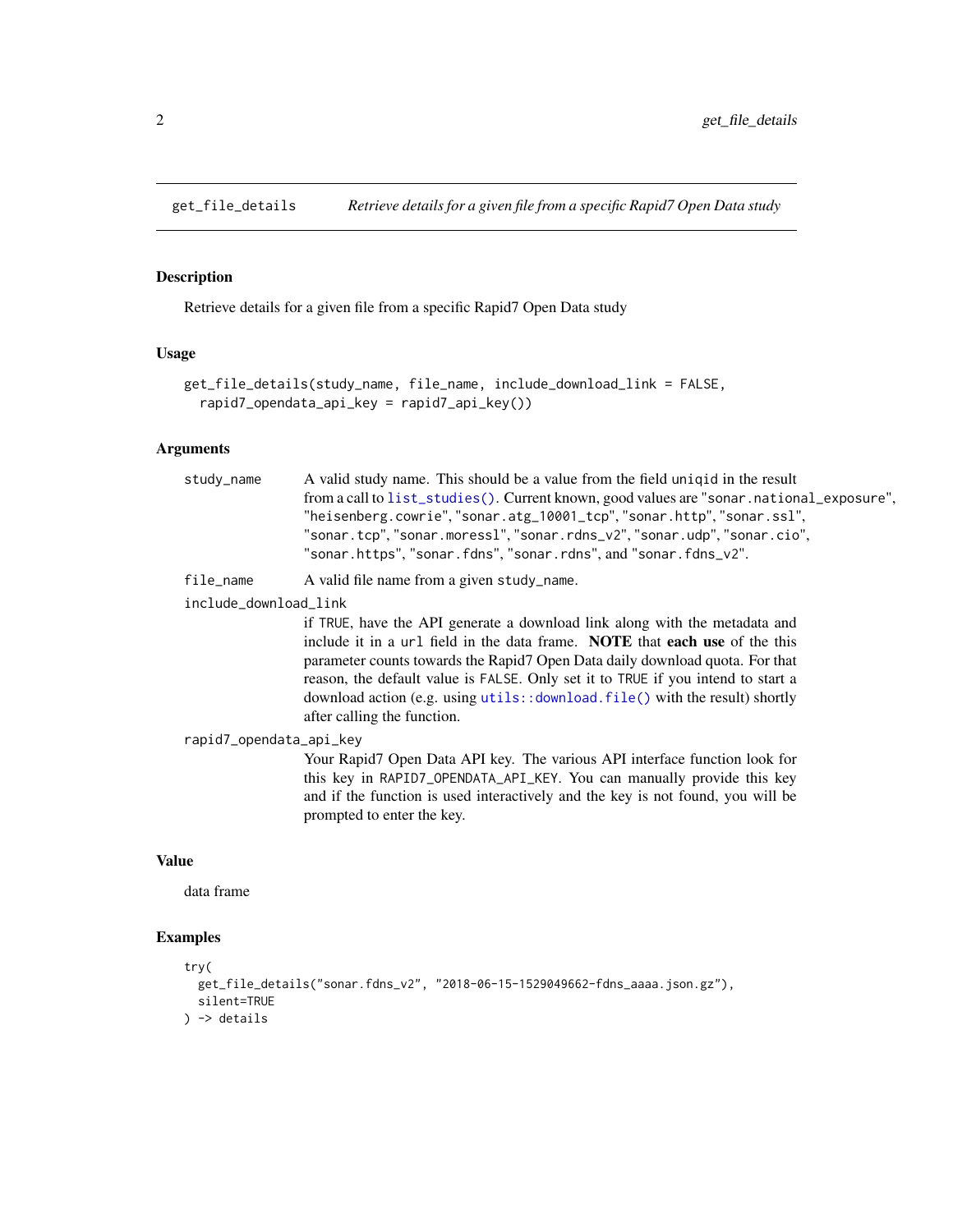<span id="page-2-0"></span>get\_study\_details *Retrieve details for a specific Rapid7 Open Data study*

#### Description

Retrieve details for a specific Rapid7 Open Data study

#### Usage

```
get_study_details(study_name, rapid7_opendata_api_key = rapid7_api_key())
```
#### Arguments

| A valid study name. This should be a value from the field unique in the result<br>study_name |                                                                                          |  |  |  |  |
|----------------------------------------------------------------------------------------------|------------------------------------------------------------------------------------------|--|--|--|--|
|                                                                                              | from a call to list_studies(). Current known, good values are "sonar.national_exposure", |  |  |  |  |
|                                                                                              | "heisenberg.cowrie", "sonar.atg_10001_tcp", "sonar.http", "sonar.ssl",                   |  |  |  |  |
|                                                                                              | "sonar.tcp", "sonar.moress1", "sonar.rdns_v2", "sonar.udp", "sonar.cio",                 |  |  |  |  |
|                                                                                              | "sonar.https", "sonar.fdns", "sonar.rdns", and "sonar.fdns_v2".                          |  |  |  |  |
| rapid7_opendata_api_key                                                                      |                                                                                          |  |  |  |  |
|                                                                                              | Your Rapid7 Open Data API key. The various API interface function look for               |  |  |  |  |
|                                                                                              | this key in RAPID7_OPENDATA_API_KEY. You can manually provide this key                   |  |  |  |  |
|                                                                                              | and if the function is used interactively and the key is not found, you will be          |  |  |  |  |
|                                                                                              | prompted to enter the key.                                                               |  |  |  |  |
|                                                                                              |                                                                                          |  |  |  |  |

#### Value

data frame

#### Examples

```
try(
  get_study_details("sonar.national_exposure"),
  silent=TRUE
) -> details
```
<span id="page-2-1"></span>

| list_studies | List available Rapid7 Cybersecurity Studies |
|--------------|---------------------------------------------|
|              |                                             |

#### Description

List available Rapid7 Cybersecurity Studies

#### Usage

```
list_studies(rapid7_opendata_api_key = rapid7_api_key())
```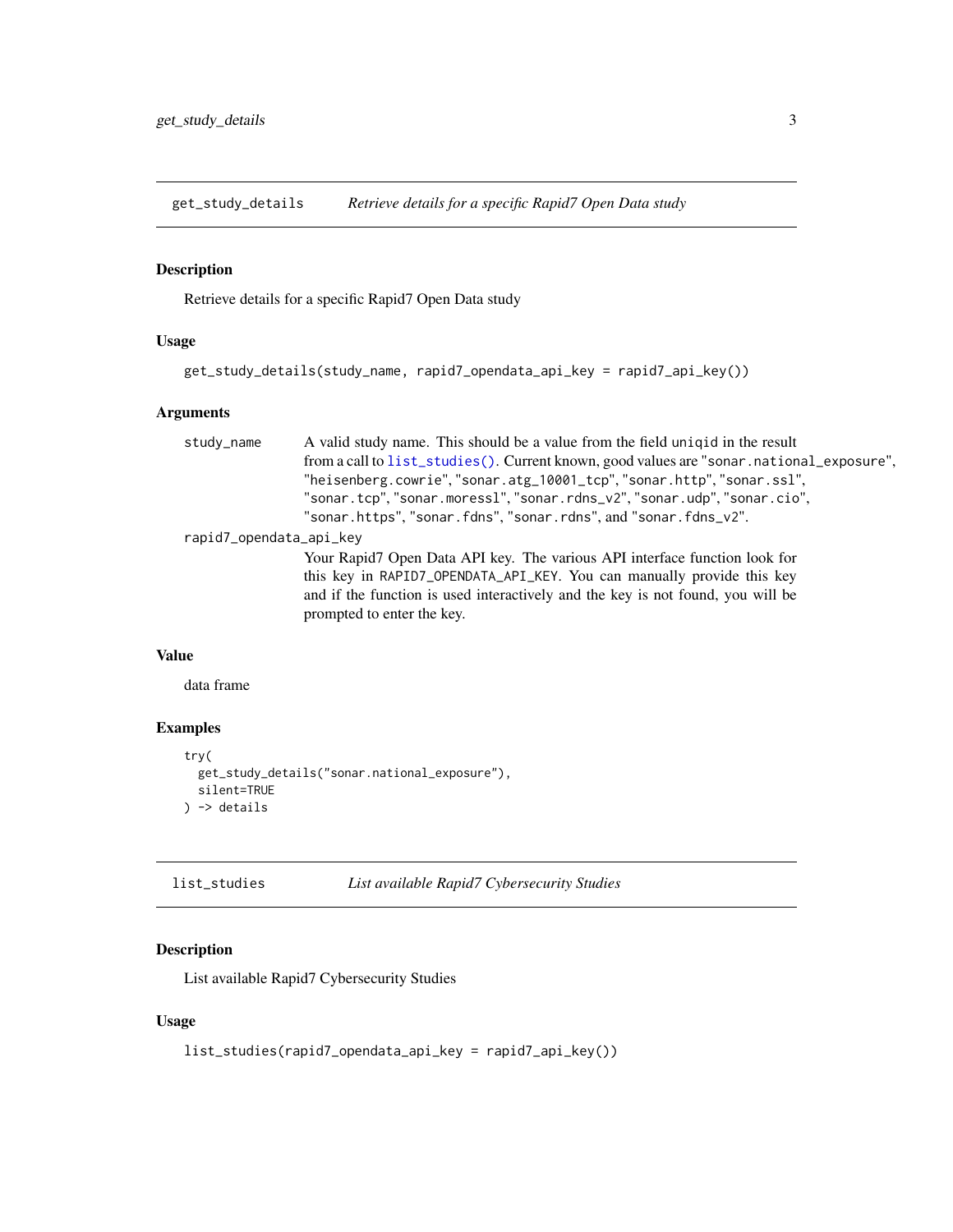#### Arguments

rapid7\_opendata\_api\_key

Your Rapid7 Open Data API key. The various API interface function look for this key in RAPID7\_OPENDATA\_API\_KEY. You can manually provide this key and if the function is used interactively and the key is not found, you will be prompted to enter the key.

#### Value

data frame

#### Examples

```
try(
 list_studies(), silent=TRUE
) -> studies
```
rapid7\_api\_key *Get or set RAPID7\_OPENDATA\_API\_KEY value*

#### **Description**

The API wrapper functions in this package all rely on a Rapid7 Open Data PI key residing in the environment variable RAPID7\_OPENDATA\_API\_KEY. The easiest way to accomplish this is to set it in the '.Renviron' file in your home directory.

#### Usage

rapid7\_api\_key(force = FALSE)

#### Arguments

force Force setting a new Rapid7 Open Data API key for the current environment?

#### Details

API requests are authenticated by a key which can be found and managed from your user profile. With every call to the API, the user must be authenticated. The API has a simple means to do this by passing in your key as an HTTP "Authorization" header with the request.

When you signed up for Rapid7 Open Data, a 'default-key' was generated for your convenience. This is the key that is used throughout the example code within algorithm pages. For these examples to work correctly, this default key must exist with all the permissions, otherwise the usage examples may result in a 401 Unauthorized error.

You need a Rapid7 account to get an API key. You can request a free account via <https://opendata.rapid7.com/#register> and then navigate to the "Open Data API" link there to create both an organizational key and a user key. You can only use \*\*user keys\*\* with the Open Data API and you will receive error messages indicating so if you try to use an organizational key.

<span id="page-3-0"></span>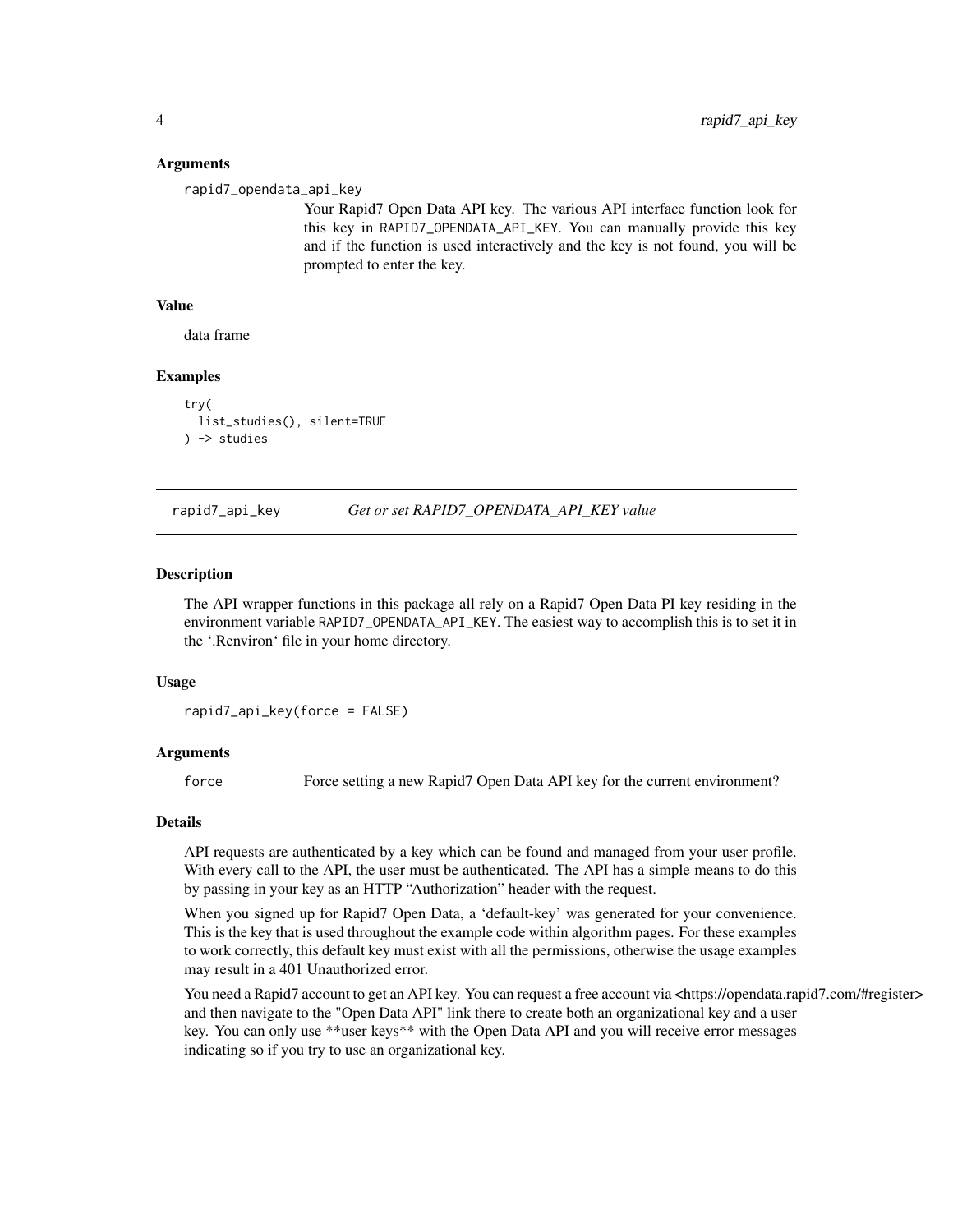#### Value

atomic character vector containing the Rapid7 Open Data API key

#### Note

As the API documentation says, you need a \*\*User\*\* key vs an \*\*Org\*\* key.

#### References

<https://opendata.rapid7.com/apihelp/>